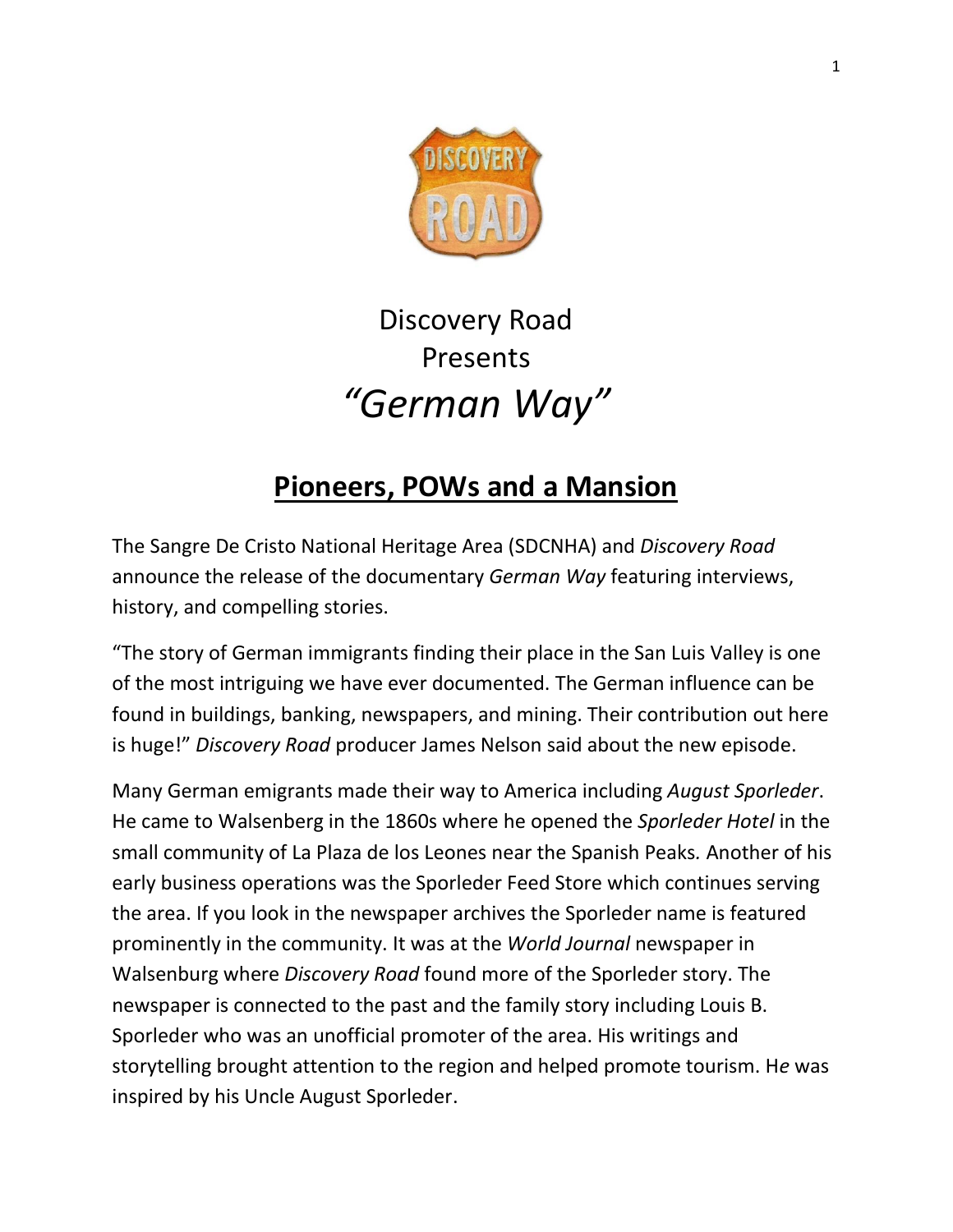

**WORLD VIEW-Brian Orr and his wife Gretchen Orr Sporleder discuss story placement and photos at their newspaper office of the World Journal in Walsenburg, Colorado. Their insight to German family history is part of the** *Discovery Road* **documentary** *German Way* **produced for the Sangre De Cristo National Heritage Area. -***Discovery Road* **photo**

"This is a poster that we sprung off of a pamphlet created by Louis B. Sporleder to promote the Spanish Peaks area based on the art deco style that was popular then. He was one of the first to promote the Spanish Peaks area. He had cabins in the mountains to rent out." Brian Orr said from his newspaper office in Walsenburg, Colorado. Orr and his wife are interviewed in the documentary.

Louis B. Sporleder chronicled the comings and goings of early explorers, settlers, and legends. His Great Granddaughter Gretchen-Sporleder-Orr says he was a writer, storyteller and a very spiritual person.

"He was a real philosopher, dreamer, and very, very, learned man. He read insatiably his whole life. He was very musical. He was a very unusual man for the time." Sporleder-Orr said in an interview with *Discovery Road.*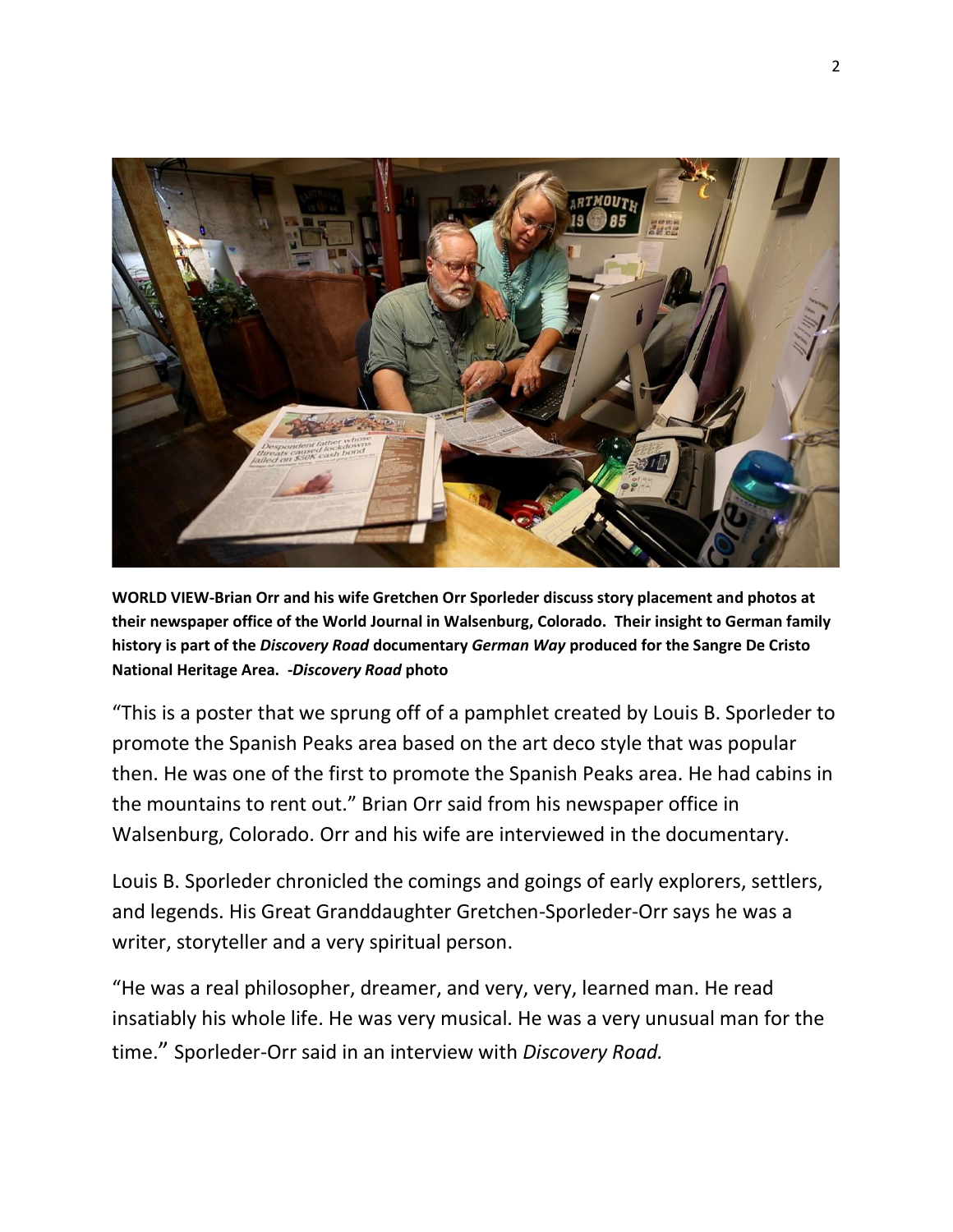The Sporleder Orchestra is another of Louis B. Sporleder's endeavors. Music seemed to fit right in with literary pursuits, embracing nature and enjoying life in the west. Many descendants have picked up the violin and love for music.



**A Family Tradition – Ruth Orr plays a violin that belonged to her Great-Great Grandfather Louis B. Sporleder at a family mountain cabin in Colorado. Sporleder is featured in the** *Discovery Road* **documentary** *German Way***.** *-Discovery Road* **photo** 

"Music is a huge part of Huarfano County culture in general. Particularly for the Sporleders and our family. When August came out and had his hotel, and then Louis followed him out. One of the things that came from that was the Sporleder orchestra. They played at the hotel and all over town, practiced everywhere they could. They played for dances and gigs and for fun out in the streets. It was a huge thing for the whole family. Louis played the violin, his daughters played instruments and sang. It kind of got passed down." Orr said.

Antonito, Colorado is located near the southern border in the San Luis Valley. It has that old town feeling, streets with colorful murals and a sidewalk perch of clay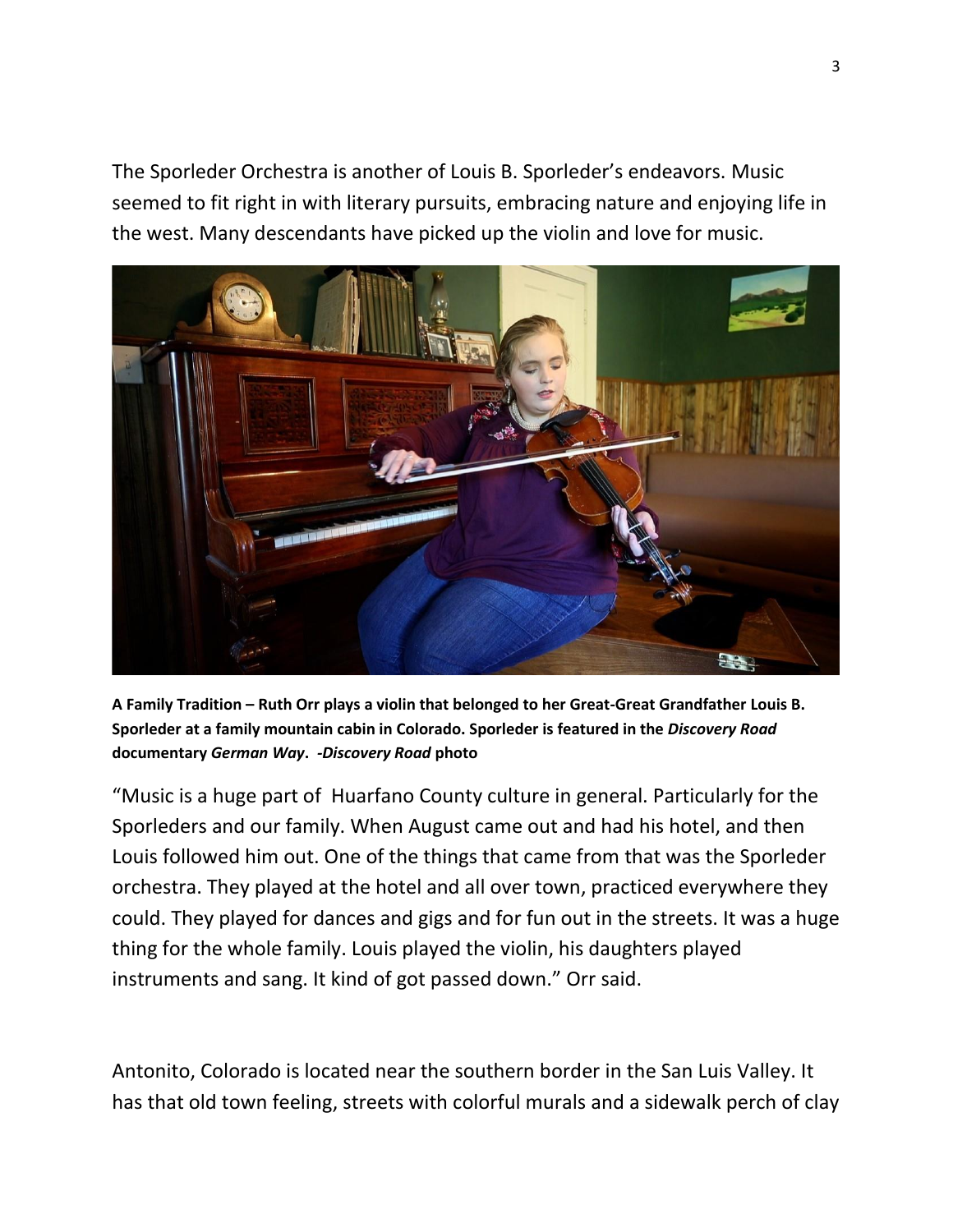pots with running water. It also is home to one of the most unique wonders in the state. The documentary gives viewers a tour of the beautiful Warshauer Mansion.

"The German mansion down in Antonito was built by and designed by Fred Warshauer in 1912. He was a rancher and a banker. He designed the entire mansion himself and had a famous architect in Denver draw up the blueprints on it. It features kind of blend of that northern European style and an American craftsman style home." Jeff Myers, San Luis Valley Museum said.



**Warshauer Mansion – Aaron Abeyta, Mayor of Antonito, Colorado gave** *Discovery Road* **a tour of the historic building that serves as the city hall and community center. The opulent mansion was built by German emigrant Fred B. Warshauer in 1912. -** *Discovery Road photo*

*German Way* also tells the story of Peter Hansen who crossed the ocean to America with just one gold dollar in his pocket. Hansen was a soldier during the Civil War and became a very successful merchant and rancher.

"I think it was a lifestyle that he enjoyed. I don't think he had originally planned on doing that, but it fit in perfectly for him. As time went on he even became a spokesman for the valley. And they ran ads in the newspapers, trying to have people come settle in the Alamosa, San Luis Valley philosopher, dreamer, and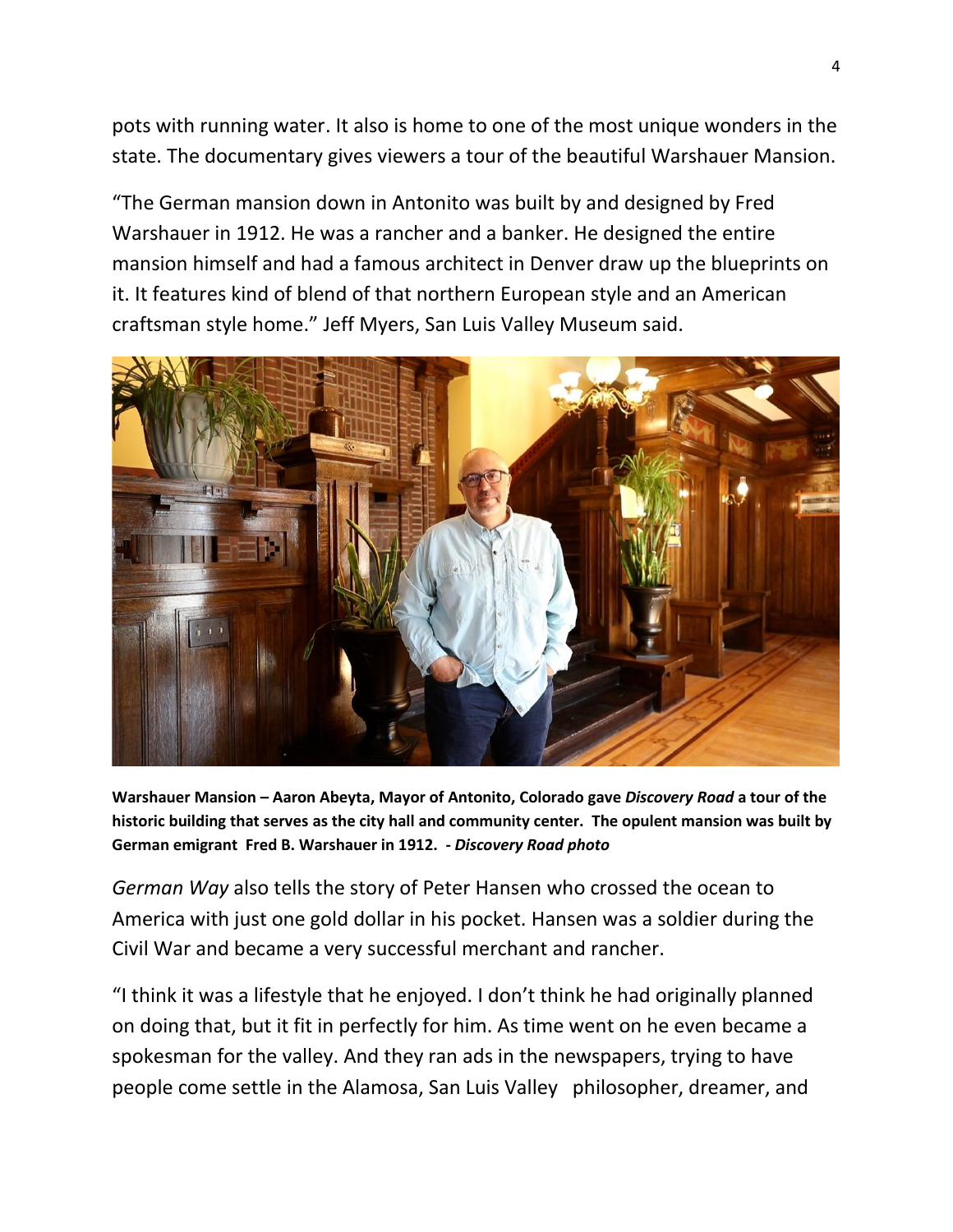very, very, learned man. He read insatiably his whole life. He was a major part of it in the San Luis Valley." Julie Hansen, Great-Great Granddaughter said.

The half-hour documentary also has an intriguing segment on German WWII prisoners of war. Historians describe how the POWs were used as a labor force in the San Luis Valley. The show details how German POWs comingled with Japanese internees which resulted in an international scandal.

"So, when WWII comes around, these same German farmers were able to hire POWs out of the camp to work on their farms. They not only get to speak German with them and maybe find out what's happening in their hometowns, the farmers, usually serve them a huge feast, a lunch. But it also established that local German community as patriotic. Because producing food for the War Department, producing for a war effort, using POWs for labor. So, they're not tying up the few able bodied young men who are still in the neighborhood. It's a win, win." Kathy Kirkpatrick, historian, states in the documentary.



**MINING HISTORY – The Walsenburg Museum houses many artifacts and documents related to the German contributions in the San Luis Valley of Colorado. -***Discovery Road* **photo**